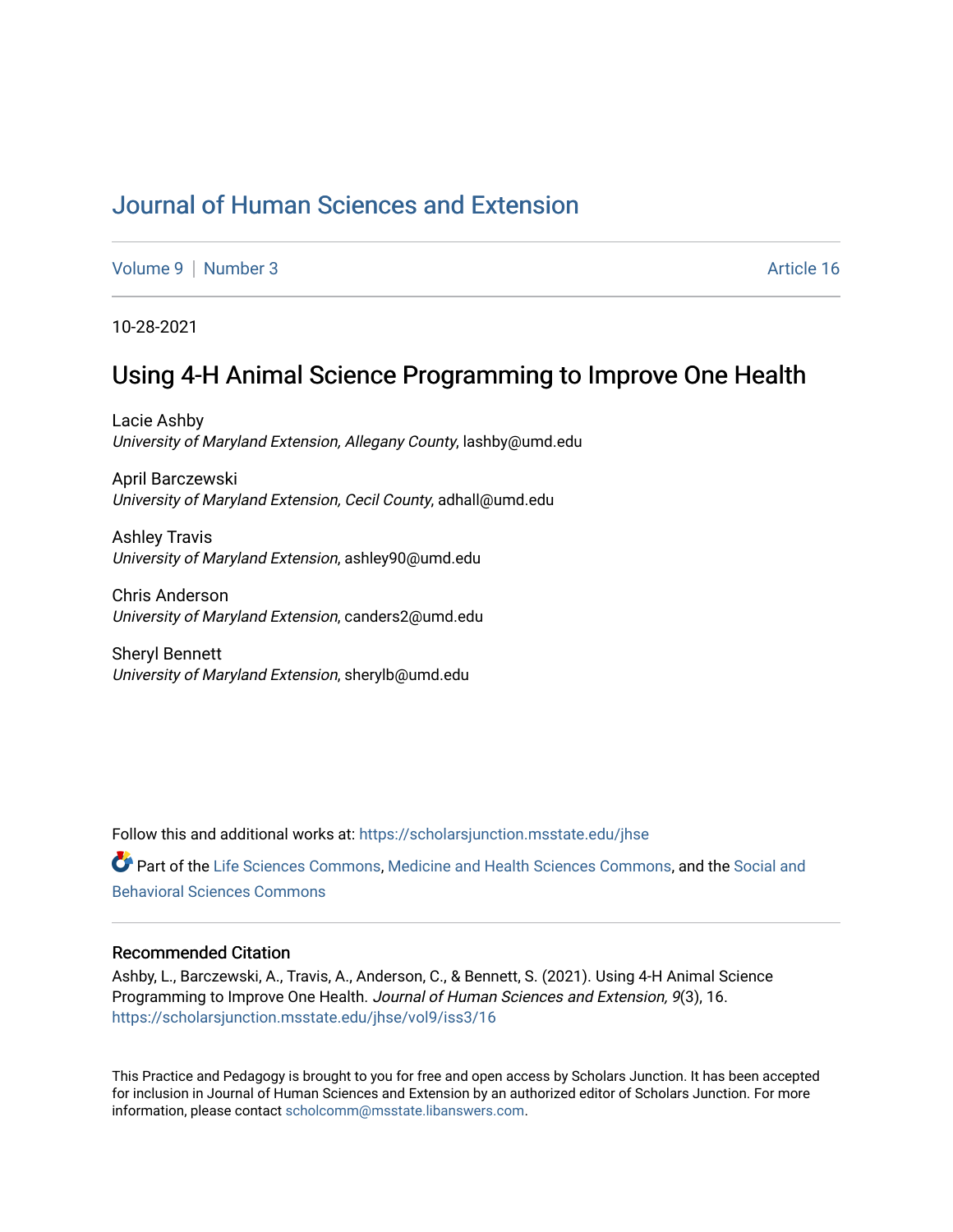### Acknowledgments

The authors would like to acknowledge Dr. David Crum and the Maryland Department of Health, Donielle Axline, Carrie Wivell, and Sarah Owen for their contributions to this project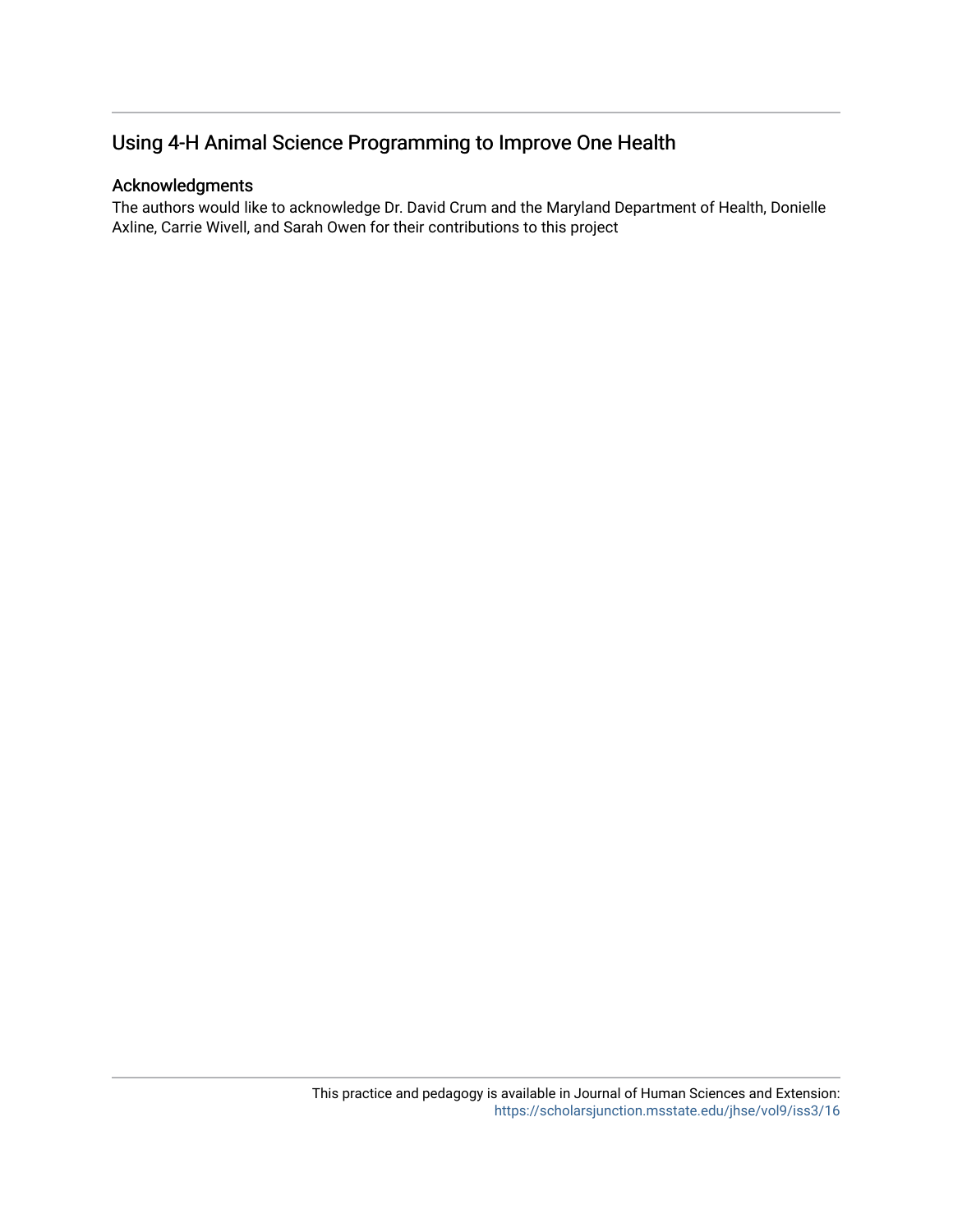**Lacie Ashby April Barczewski Ashley Travis Chris Anderson Sheryl Bennett** *University of Maryland Extension* 

*Zoonoses, or diseases that can be transferred between humans and animals, such as variant swine influenza, avian influenza A viruses, and coronaviruses, comprise a large percentage of all newly identified and existing infectious diseases (Centers for Disease Control and Prevention, 2017). As a result, there is an ever-growing need for a One Health approach towards preventing and controlling zoonotic diseases. To better manage these public health risks at the human-animal-environment interface, Maryland 4-H and Maryland Department of Health initiated a statewide, multi-agency collaborative partnership. Through steps taken to collectively develop and implement long-term strategies to prevent future variant influenza outbreaks in Maryland, a valuable One Health partnership was developed. As a result, the Healthy Animals | Healthy YOUth program, novel influenza, and other zoonotic disease subject matter content was delivered using multiple approaches, including 1) the addition of new content to an already existing online 4-H Animal Husbandry and Quality Assurance program, 2) distribution of 120 resource kits across two states containing a collection of 24 hands-on lessons, resource documents, and supplemental teaching materials, 3) in-person and virtual train-the-trainer sessions, 4) youth workshops, 5) educational and hands-on activity videos, and 6) standardized fair signage for use at animal exhibits.* 

*Keywords*: partnerships, zoonosis, 4-H, animal science, zoonotic disease, public health, One Health

### **Background**

Zoonotic diseases, also termed zoonosis, are caused by the spread of pathogens between animals and people. Such transmission involves bacteria, fungi, viruses, and parasites that can cause mild to severe illness. According to the Centers for Disease Control and Prevention (CDC), "scientists estimate that more than six out of every ten known infectious diseases in people can be spread from animals, and three out of every four new or emerging infectious diseases in people come from animals" (CDC, 2021, para. 3). These include zoonotic diseases such as variant swine flu

Direct correspondence to Lacie Ashby at lashby@umd.edu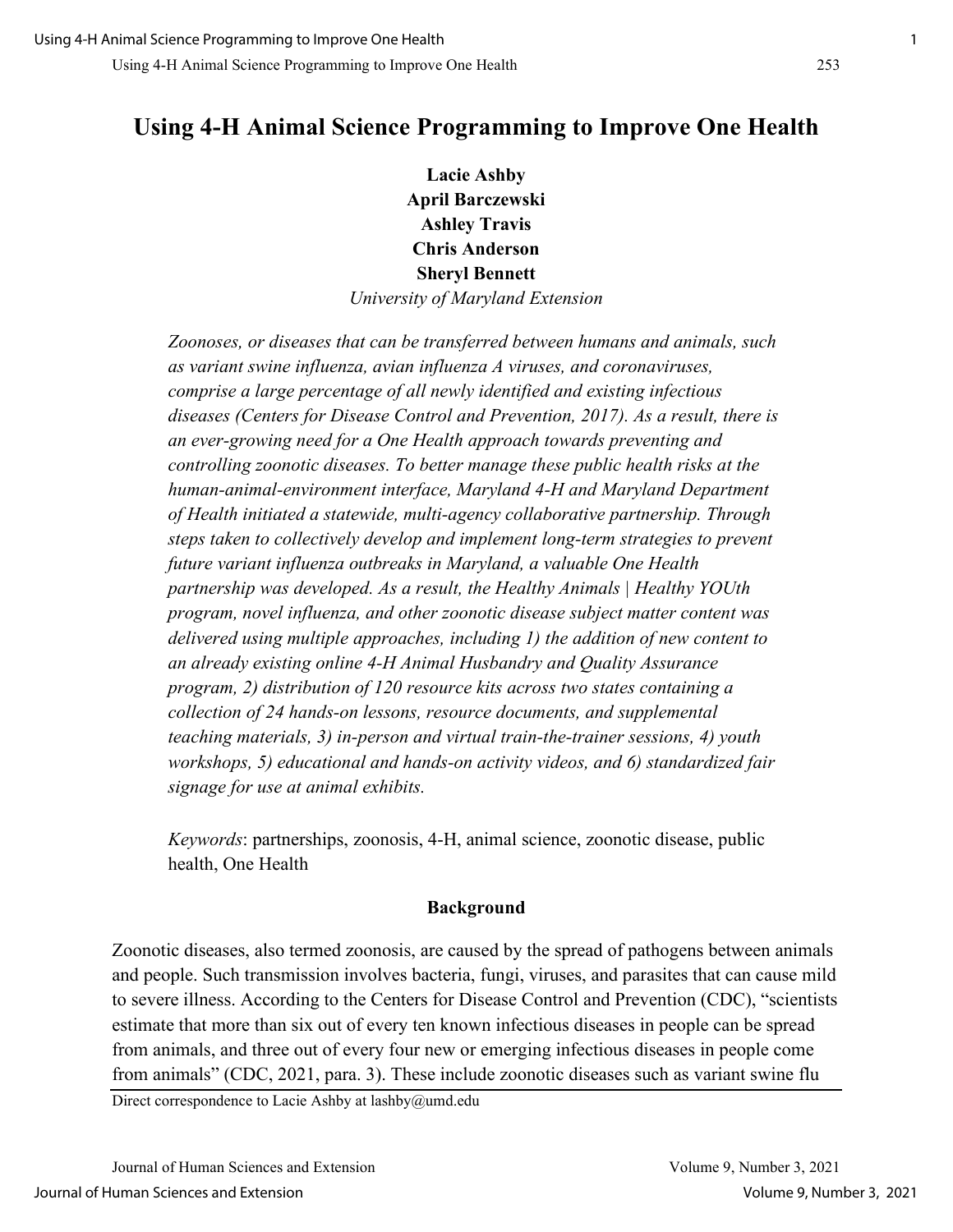influenza, avian influenza A viruses, and coronaviruses (World Health Organization, 2018). Other commonly recognized examples of zoonotic diseases include Rabies, Salmonella, West Nile virus, Lyme disease, and Ringworm. Over the past decade, zoonotic diseases have been estimated to "cost the global economy \$20 billion in direct economic losses, with another \$200 billion in indirect costs" (World Bank, 2012).

Dating back to its early beginnings in 1902 (National 4-H History Preservation Team, n.d.), the 4-H program has a rich history of facilitating youth engagement with animals through various animal science projects and programs. Consequently, animal science project and program involvement present zoonotic disease transmission risks that can negatively impact livestock and human health. Zoonotic diseases not only put 4-H animal science project participants and their families at risk but also increase the risk of pathogen exposure for Extension professionals and 4- H volunteers who coordinate exhibition events and public spectators attending these events. Livestock diseases, potential outbreaks, and zoonotic disease transmission remind us of the evergrowing need to provide education in disease prevention. This education will be purposefully implemented and emphasized within the 4-H project curriculum.

The One Health approach refers to "the collaborative efforts of multiple disciplines working locally, nationally, and globally to attain optimal health for people, animals, and our environment" (World Bank, 2012). The World Health Organization (2017) confirms that collaboration is key to understanding and managing public health risks. At the human-animalenvironment interface, a One Health approach improves local and global health security efforts that monitor and control health threats, recognizing that people's health is closely connected to the health of animals and our shared environment. This same concept can be applied to the field of youth development. Through a One Health partnership, Maryland created a *Healthy Animals | Healthy YOUth* program to expand the educational initiative for One Health. This practice and pedagogy article shares how a multi-state approach to One Health within 4-H Animal Sciences resulted in the development of a new educational program to educate youth on zoonosis.

### **Incorporating One Health into Positive Youth Development and Animal Sciences**

Nationwide, Extension is well-positioned to facilitate the utilization of a One Health approach. However, in the past, Extension as a whole has not always been at the forefront of bringing public health, food system, agriculture, and youth development experts together to address human and animal health concerns (Morgan & Fitzgerald, 2014). A One Health approach encourages the involvement and collaboration of multiple disciplines and organizations. However, within Extension, professionals are typically individualized experts in specialized fields, such as animal sciences, family health and wellness, and youth development.

Despite the clear, practical link between positive youth development, animal science, and public health, little work has focused on connecting these disciplines and bridging the gaps between approaches that improve overall health. Though the effectiveness of human health and well-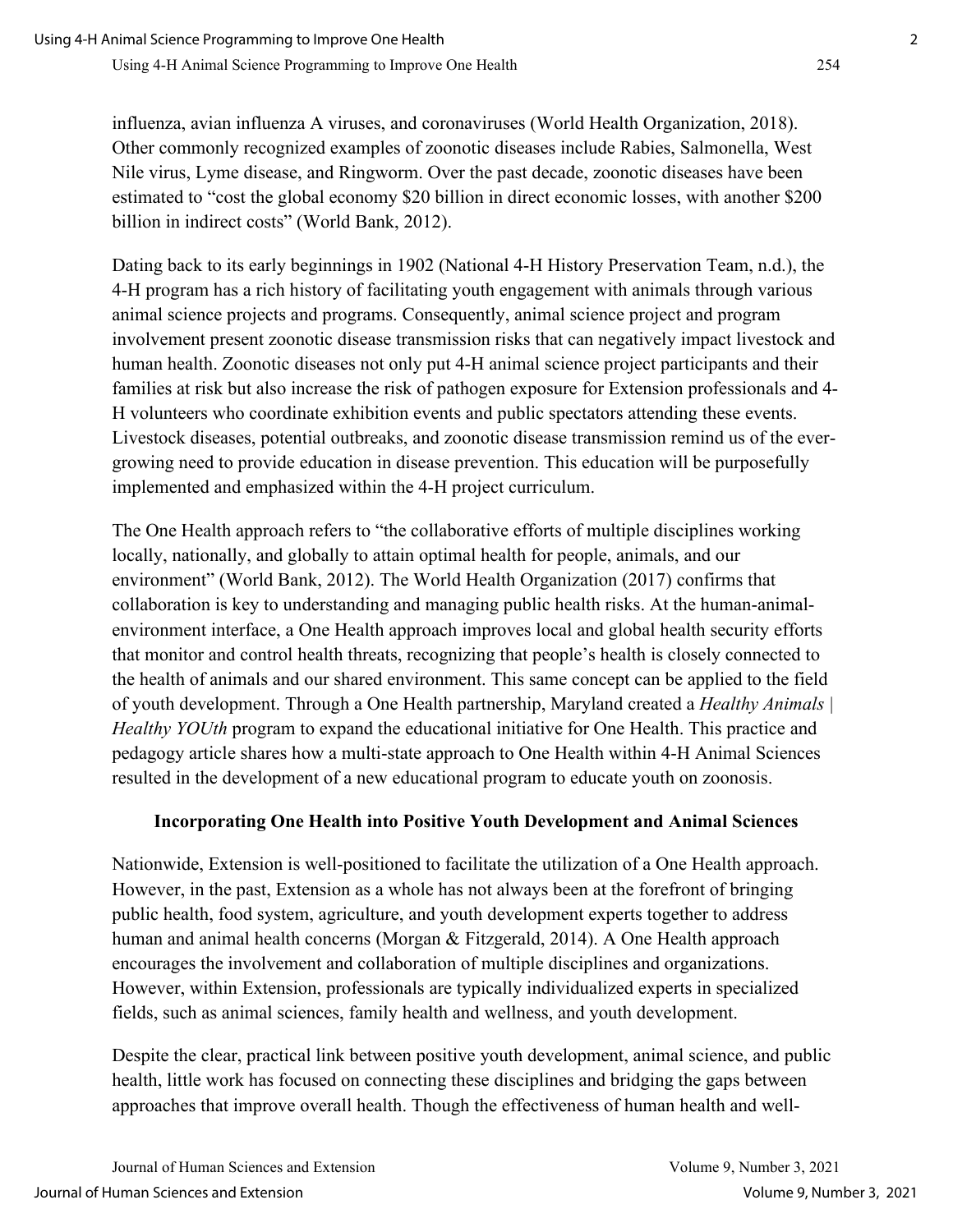being strategies among youth development programs has been empirically shown (Smathers et al., 2019), integration of public health risk prevention strategies among positive youth development has been overlooked in the context of 4-H animal science programs. The process of combining positive youth development, animal science, and public health approaches must be intentional if it is to provide youth with resources, knowledge, and opportunities needed to become successful stewards of agriculture and competent, healthy citizens.

The Maryland One Health partnership was strengthened during the 2017 variant swine influenza outbreak at several county agricultural fairs within Maryland. The Maryland One Health partnership was comprised of the Maryland Department of Health (MDH) and local county health department professionals, Maryland Department of Agriculture (MDA) Animal Health veterinarians, University of Maryland Extension 4-H educators, agricultural fair officials, and influenza subject matter experts at the CDC. Together, a One Health approach was formed and utilized to respond to the variant swine influenza outbreaks collectively. Capitalizing on each agency's expertise, this approach proved beneficial to outbreak response planning and implementation. Afterward, steps were taken to collaboratively develop and implement longerterm strategies to prevent future variant influenza outbreaks in Maryland. The One Health partnership took a proactive approach and developed an educational initiative to bridge the gap between animal and human health. The primary roles of the different members of the partnership are shown in Table 1.

| <b>Group / Organization</b>                                    | <b>Primary Roles</b>                                                                                                                                                                                                                                                                                                                                                                                                                                                                                                                                                                                             |
|----------------------------------------------------------------|------------------------------------------------------------------------------------------------------------------------------------------------------------------------------------------------------------------------------------------------------------------------------------------------------------------------------------------------------------------------------------------------------------------------------------------------------------------------------------------------------------------------------------------------------------------------------------------------------------------|
| Maryland 4-H Youth<br>Development Program                      | Develop age-appropriate youth educational content and resources.<br>$\bullet$<br>Develop train the trainer materials for volunteers and<br>professionals.<br>Distribute relevant educational content and resources to 4-H<br>$\bullet$<br>audiences and partners.                                                                                                                                                                                                                                                                                                                                                |
| Maryland Department of<br>Agriculture Animal Health<br>Program | Prevent and control infections and contagious diseases in livestock<br>$\bullet$<br>and poultry, with particular emphasis on those diseases that<br>threaten public health, endanger food supplies, or threaten the<br>animal industries' economic security.<br>Develop and enforce requirements for exhibitors for animal<br>$\bullet$<br>exhibitions at fairs and shows.<br>Develop public service announcements and promote the exchange<br>$\bullet$<br>of expertise regarding safe farming and biosecurity measures,<br>animal slaughtering practices, understanding animal contact, and<br>exposure risks. |
| Maryland Department of<br>Health                               | Utilize subgroup called Center for Zoonotic and Vector-borne<br>$\bullet$<br>Diseases (CZVBD), a Center within the Infectious Disease<br>Epidemiology and Outbreak Response Bureau (IDEORB), or State<br>Public Health Veterinarian.                                                                                                                                                                                                                                                                                                                                                                             |

*Table 1. Primary Roles of Maryland One Health Partnership Members*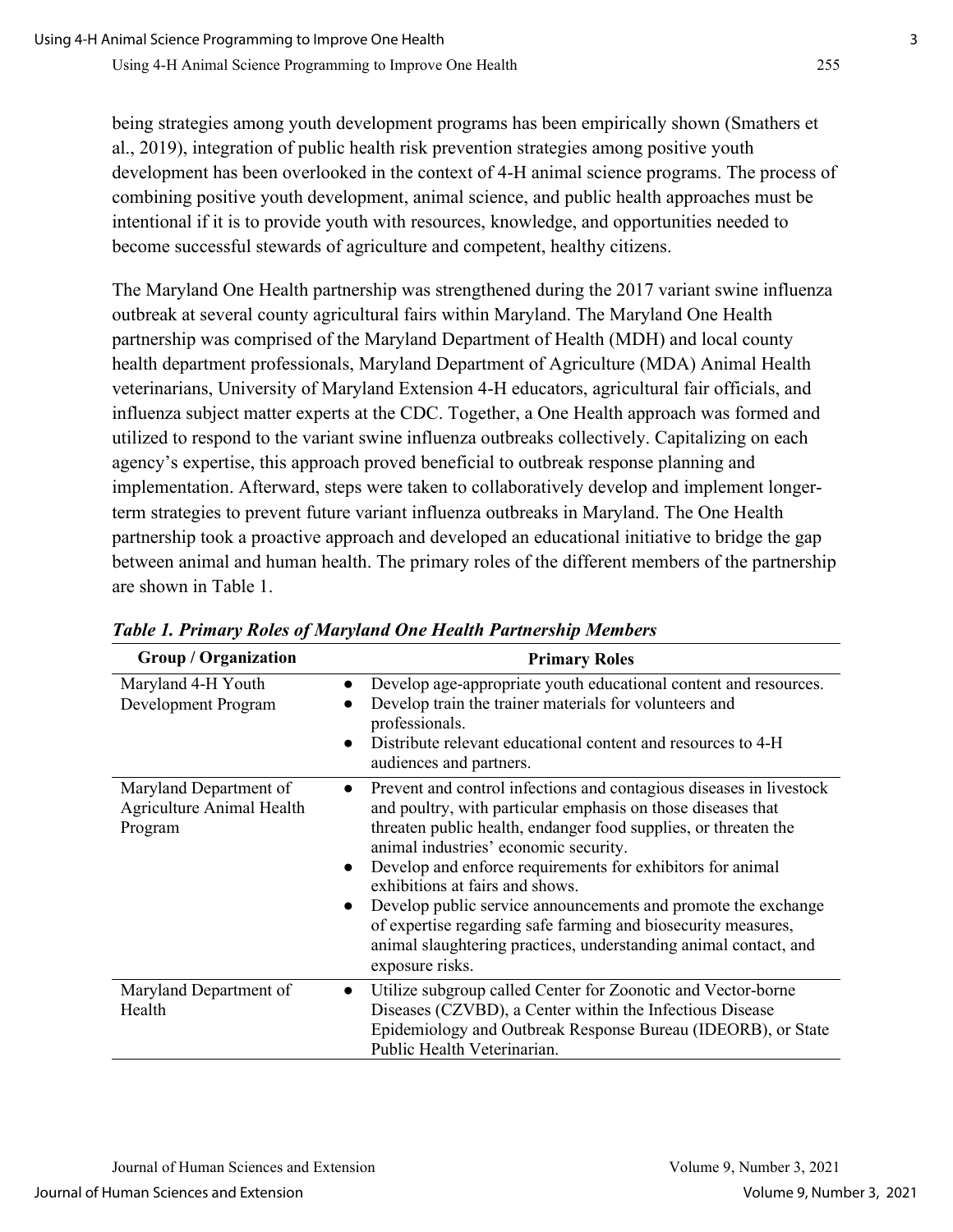| <b>Group / Organization</b> | <b>Primary Roles</b>                                                                                                                                                                      |
|-----------------------------|-------------------------------------------------------------------------------------------------------------------------------------------------------------------------------------------|
|                             | Establish functional cross-sector coordination with the state's local<br>health jurisdictions, other state agencies, CDC, healthcare<br>providers, veterinarians, and the general public. |
|                             | Create a database of local health department professionals for local<br>community collaborations.<br>• Create and disseminate public health messages.                                     |

### **Development of Tools and Resources**

One of the most effective ways to reduce disease transmission between livestock and people is through biosecurity practices. Such practices are preventative measures taken to minimize the risk of introducing infectious diseases into animal populations. Biosecurity measures also assist in protecting people from disease-causing agents. Within Extension, 4-H youth development programs rely heavily upon adult volunteers to provide hands-on instruction, support, and guidance to youth participants. There are many informational resources on biosecurity practices that target producers, veterinarians, and the public, but resources targeting youth are limited. Best practices around disease prevention are critical within 4-H animal science programs. Still, overall awareness around zoonosis must also exist among all entities and organizations that come together for animal exhibitions at shows and fairs.

In response to the need for age-appropriate biosecurity and zoonotic disease educational resources for youth, Maryland 4-H initiated the *Healthy Animals | Healthy YOUth* program. Program development was supported through funding from the MDH and a multi-year CDC and U.S. Department of Agriculture/Council for State and Territorial Epidemiologist (CDC/USDA/CSTE) Project Development grant.

Through the *Healthy Animals | Healthy YOUth* program, novel influenza and other zoonotic disease subject matter content were delivered to youth and adult audiences using multiple approaches, including

- the addition of new *Healthy Animals | Healthy YOUth zoonosis* educational content to an already existing dual-state online 4-H Animal Husbandry and Quality Assurance program (AH&QA);
- distribution of *Healthy Animals | Healthy YOUth* education resource kits across Maryland and West Virginia containing a collection of 24 developed, adapted, and adopted hands-on lessons, resource documents, and supplemental teaching materials;
- in-person and virtual train-the-trainer sessions;
- youth workshops;
- educational and hands-on activity videos; and
- standardized fair signage for use at animal exhibits (see Figure 1).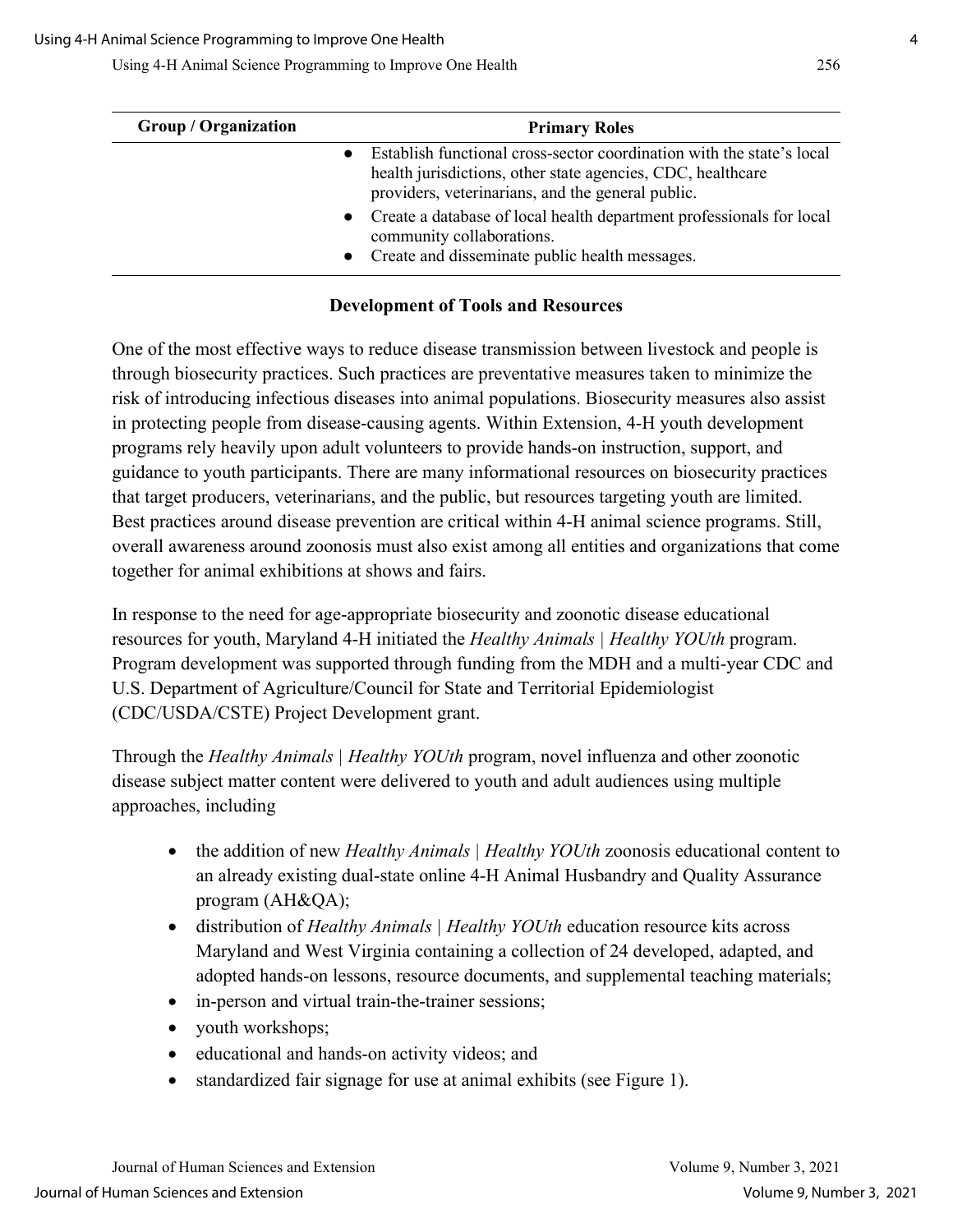

#### *Figure 1. Healthy Animals | Healthy YOUth*

The addition of new *Healthy Animals | Healthy YOUth* zoonosis education content to the current dual-state AH&QA included adding specific educational content about zoonosis, zoonotic diseases, and biosecurity best management practices to mitigate transmission of diseases. Maryland and West Virginia 4-H and FFA members' online access to this program provides easy accessibility to this information. During 2019-2020, 5,201 youth completed the online Maryland and West Virginia AH&QA program.

The *Healthy Animals | Healthy YOUth* curriculum combines various developed, adapted, and adopted lessons to educate participants on protecting the health of people and livestock through implementing biosecurity practices. Important attributes of this curriculum include

- hands-on, engaging activities,
- applicability to real-life situations, and
- ease of use for facilitators.

Extension faculty and staff identified, developed, adapted, and adopted a broad scope of lessons and activities, targeting essential topics. Sample lesson titles are

- *Painted Hands: Hand Sanitizer and PPE Glove Use*,
- *Down and Dirty with Biosecurity*,
- *Germ Swap*,
- *Routes of Transmission*, and
- *PPE Safe Removal*.

The comprehensive nature of the topics, approaches, and target audiences make the curriculum relevant to a wide range of Extension professionals' research and education work in agriculture, health and family wellness, and youth development.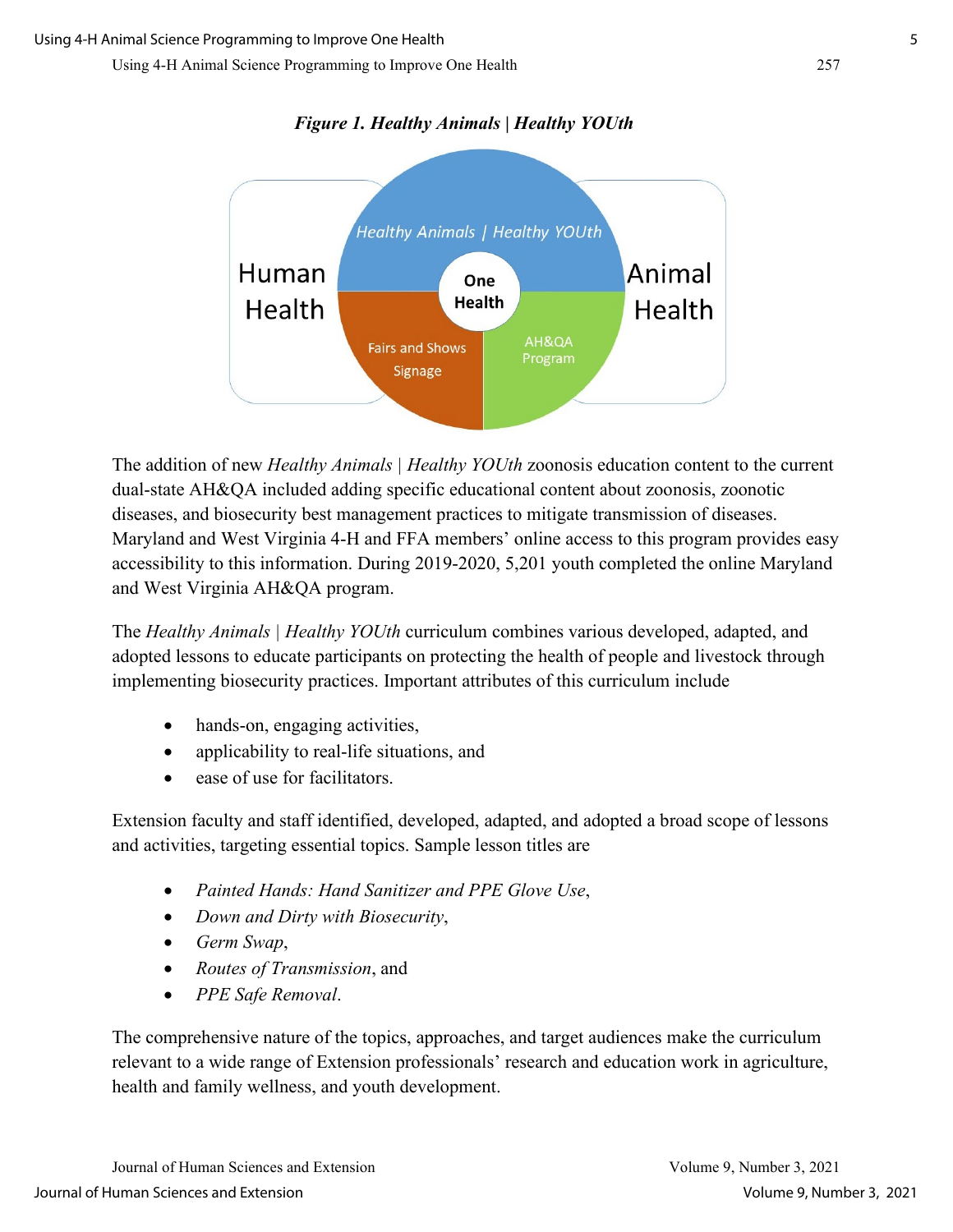To provide efficient curriculum accessibility to facilitators and teachers, 120 kits were assembled and distributed in Maryland and West Virginia. The kits included the printed curriculum material and other supplementary resources and materials needed to conduct the hands-on, experiential learning activities in each lesson.

Implementation of train the trainer workshops for the *Healthy Animals | Healthy YOUth* curriculum were initiated in 2019 with continuation in 2020. Four trainings on the *Healthy Animals | Healthy YOUth* curriculum were offered to train 94 Maryland and West Virginia 4-H faculty and staff, Extension volunteers, and community collaborators such as fair officials and animal show chairpersons, both in person and virtually. Access to the curriculum and related resources is provided to trained facilitators on the Maryland 4-H website and the Maryland Department of Health website and similarly focused partnerships across the nation on a CDCsponsored resource portal.

While this project's primary focus is to educate youth with a consistent message about zoonosis, its impact on health, and how biosecurity plays an important role, educating the public is another component of the program. Educational signage indicating the importance of handwashing in relation to zoonosis and animal/human health was designed. Use of this signage at Maryland fairs and shows provided the public with the message that their health is essential and showed simple steps to protect themselves, such as appropriately washing their hands after exiting a barn.

### **Applications**

The importance of integrating aspects of public health into Extension programming and other youth development efforts to reduce risky behaviors has been shown (Smathers et al., 2019). Establishing practices, policies, and systems that encourage healthful behaviors allows Extension to incorporate health in ways that go beyond education and make healthy choices more accessible, appealing, and acceptable to youth (Smathers et al., 2019).

It is also critical to explore community-wide and cross-sectoral collaborations to better address emerging issues specifically related to animal agriculture and public health. The Maryland One Health partnership has created needed resources and models a statewide approach to delivering youth-targeted One Health education. This education can be used by professionals regardless of animal science or public health knowledge or background. The Maryland One Health partnership and the *Healthy Animals | Healthy YOUth* program stresses disease prevention using biosecurity practices. This curriculum emphasizes the animal-human-environmental interface to help youth increase awareness of zoonotic diseases, improve understanding of disease transmission routes, and learn how to apply biosecurity measures like handwashing and the proper use and application of personal protective equipment (PPE) to minimize risks for disease transmission. Preliminary evaluations have shown participants increased knowledge of what zoonotic diseases are. Pre-test and post-tests showed an increase in the percentage of youth who responded correctly to identifying the definition of a zoonotic disease from 76.4% pre-test to 90.11% post-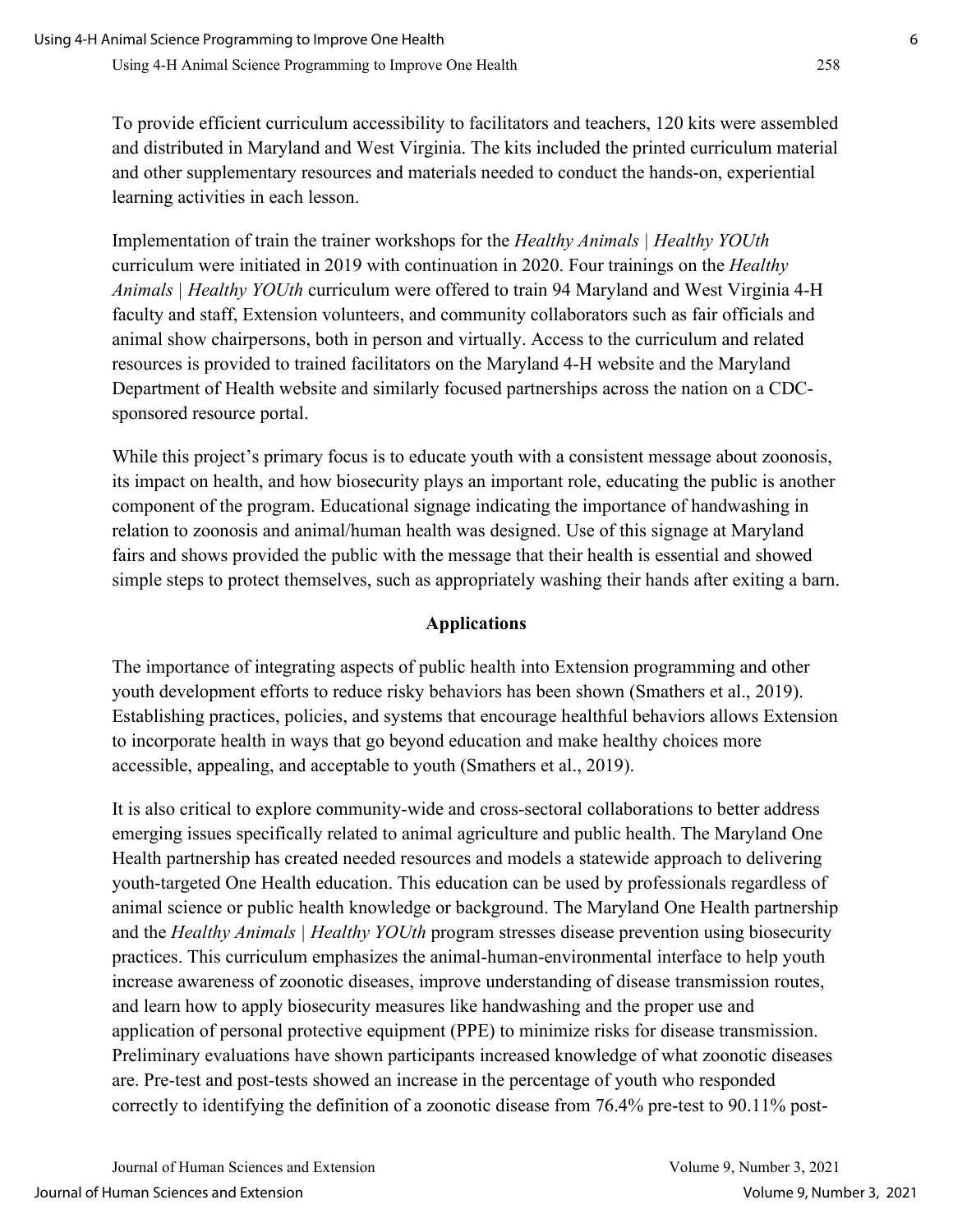test. Youth are also identifying best biosecurity methods. Pre- and post-tests showed an increase in the percentage of youth who could identify a good bio-security practice, from 79.86% pre-test to 85.19% post-test.

Many of the Healthy Animals | Healthy YOUth program lessons can also be applied to youth in all project areas, not just 4-H animal sciences. For example, the germ transmission activities share a way for all youth to experience and visualize how germs transmit in everyday life. These concepts can apply to projects such as healthy living and cooking, as well as to youth's personal lives when attending public events or other animal encounters. Continuing partnerships with animal health and public health organizations will maintain the flexibility and fluidity to add components to the curriculum and allow access to a wide range of audiences beyond 4-H youth and volunteers.

#### **Conclusion**

Zoonosis is of growing importance in today's society, especially for young people engaged in animal agriculture. Collaboration is the key to understanding and managing public health risks at the human-animal-environmental interface and its influence on improving local and global health security.

During the past two decades, Extension professionals identified zoonotic disease education as an agricultural health and safety topic in need of greater emphasis in adult education programs (Webster, Rogers, & Mariner, 2001). From the national level to the local level, disease surveillance for human and animal health has traditionally been separated. The Maryland *Healthy Animals | Healthy YOUth* partnership and relevant curriculum have aided in bridging the gap between organizations and agencies that previously acted independently when addressing animal health, public health, and youth development issues. Partnerships such as these can strengthen educational efforts and shared knowledge among the partnership's members and mitigate obstacles faced by each to better increase public awareness, no matter their familiarity with animal sciences. Preliminary pilot evaluations have suggested increased knowledge and familiarity with main concepts. Bringing together multiple agencies ensures that youth learn content that is relevant to all sectors of One Health.

#### **References**

- Centers for Disease Control and Prevention. (2021). *Zoonotic diseases.* [https://www.cdc.gov/one](https://www.cdc.gov/onehealth/basics/zoonotic-diseases.html)  [health/basics/zoonotic-diseases.html](https://www.cdc.gov/onehealth/basics/zoonotic-diseases.html)
- Morgan, K., & Fitzgerald, N. (2014). Thinking collectively: Using a food systems approach to improve public health. *Journal of Extension, 52*(3)*.* <https://archives.joe.org/joe/2014june/comm3.php>
- National 4-H History Preservation Team. (n.d.). *4-H history in brief*. [https://4-hhistorypreserva](https://4-hhistorypreservation.com/History/Hist_Nat/)  [tion.com/History/Hist\\_Nat/](https://4-hhistorypreservation.com/History/Hist_Nat/)

Journal of Human Sciences and Extension Volume 9, Number 3, 2021 Journal of Human Sciences and Extension Volume 9, Number 3, 2021